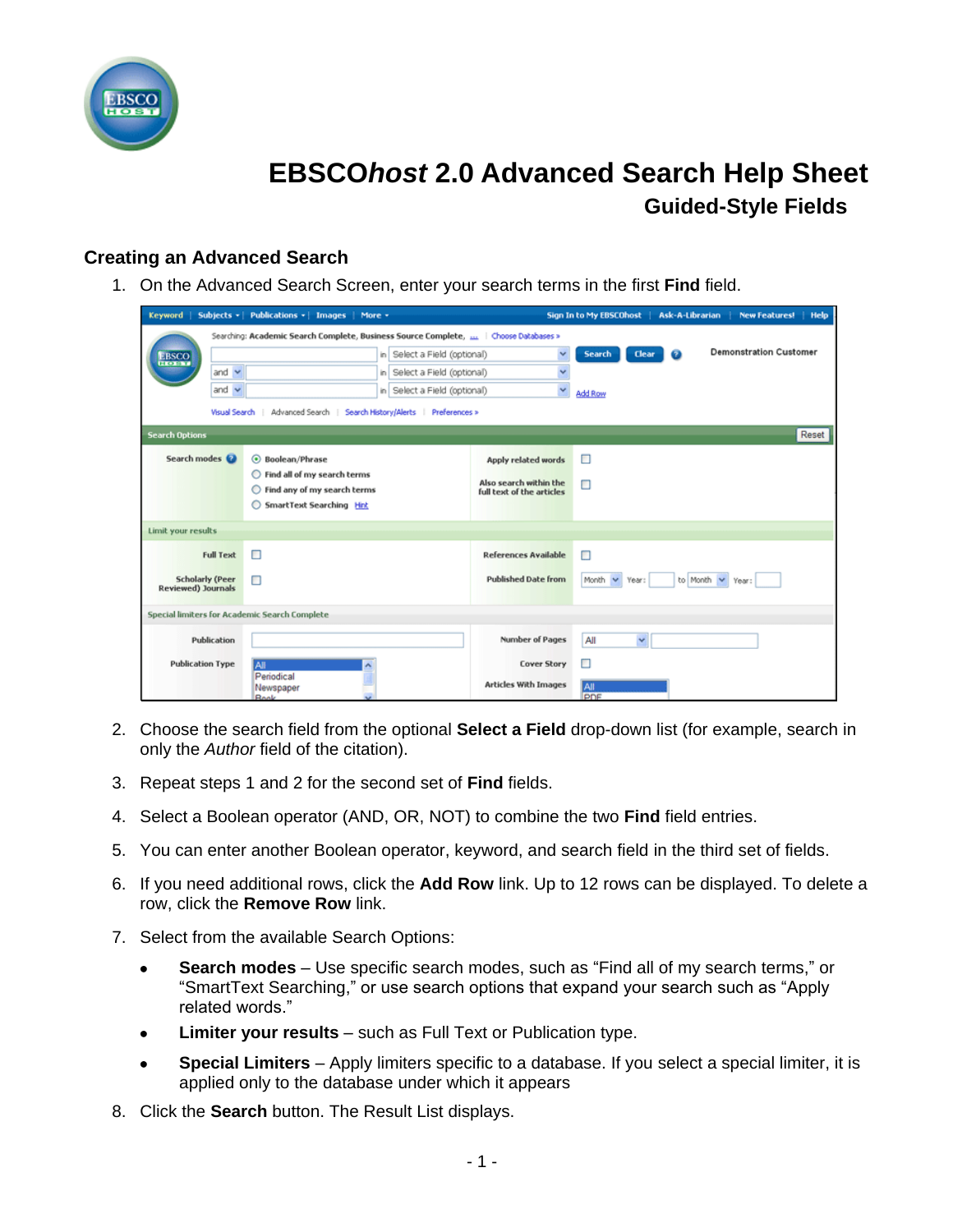



## **Viewing Your Search Results**

The Result List Screen has three columns—Narrow your results, All Results, and Limit your results. You can hide or show the different areas by clicking the control arrows near the top of your results.

- **All Results** The articles that were found display in the center of the Result List Screen.
	- The **article title** link takes you to the citation information and/or the full text. Place your mouse over the **Preview** icon **All** to view the Abstract.
	- The **HTML Full Text** link takes you directly to the full text of the article.
	- The **PDF Full Text** link takes you to a PDF version of the full text. The PDF will open in the Adobe ® Reader®.
	- **The Relevancy** indicator **Tells** you how relevant the article is based on your search terms.
- **Narrow your results** You can narrow by source type, subject, journal, author, and  $\bullet$ more.
- **Limit your results**  Apply limiters right from the Result List. Select any of the limiters displayed and click **Update**. A revised Result List displays. (You can refine your search even more by clicking the **Search Options** link under Limit your results.)
- **Folder**  To save an article to the Folder, click the **Add to Folder** link to the right of the  $\bullet$ Relevancy indicator at the bottom of the result. To view the items in your Folder, click the **Go to Folder View** link.